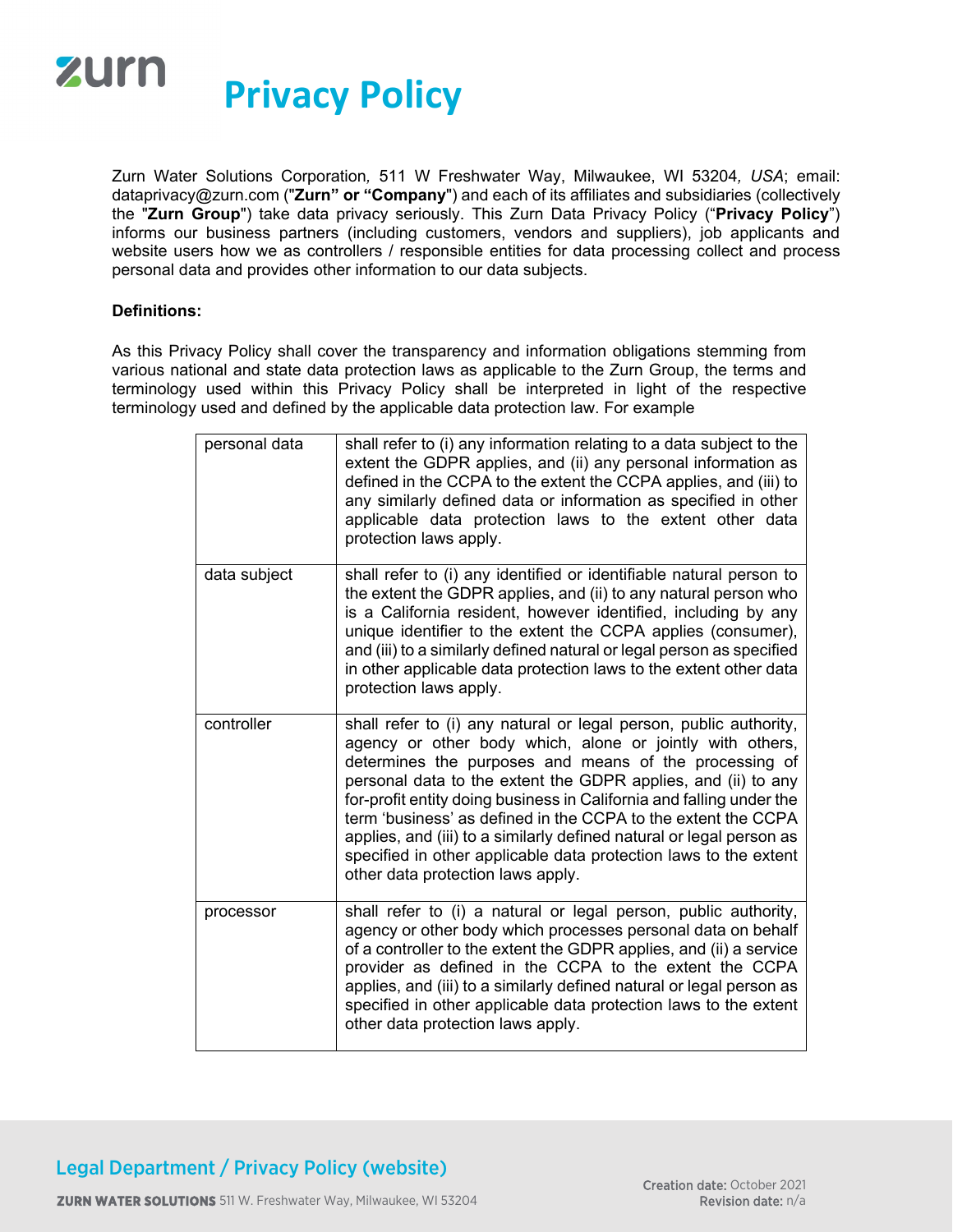

| <b>GDPR</b> | shall refer to the EU General Data Protection Regulation as<br>amended from time to time   |
|-------------|--------------------------------------------------------------------------------------------|
| CCPA        | shall refer to the California Consumer Privacy Act of 2018 as<br>amended from time to time |

## **1. Controller:** *Who is the Controller for your Personal Data*

The responsible controller within the Zurn Group will depend on the processing activities that apply to you. For example,

- if you are a website user and visit a webpage of the Zurn Group ("Zurn Website"), the Controller is the affiliate of the Zurn Group identified on the webpage.
- If you are a customer, vendor, supplier or business partner and you interact with an affiliate of the Zurn Group for business reasons, the Controller is the affiliate of the Zurn Group with whom you interact.
- if you are a job applicant and you submitted your application, the affiliate of the Zurn Group who offers the job to which you apply is the Controller.

In the following, the term "Controller", "we", "us" or "our" refers to the affiliate of the Zurn Group that acts as the controller for the particular processing activities as explained above.

If you have any questions as to who the Controller of your personal data is, please contact us via the contact details set out in section 8.

#### **2. Categories of Personal Data and Processing Purposes and Sources of Personal Data:**  *What personal data do we process about you, why and from where?*

Depending on whether you are a customer, vendor, supplier, business partner, job applicant and/or website user the Controller may process the following categories of personal data for the identified processing purposes:

#### **2.1 Website Metadata**

As a website user, you may use our Zurn Websites without actively providing any personal data. In this case, we will collect only the following metadata resulting from your usage of our Zurn Websites: browser type and version, operating system and interface, website from which you are visiting (referrer URL), webpage(s) you visit on our Zurn Websites and activity on those Zurn Websites, date and time of Zurn Websites' access, device identifier or MAC address and internet protocol (IP) address. This personal data includes Internet or other Electronic Network Activity Information under the CCPA. Further personal data may be collected through cookies, see section 7 below.

The metadata will be used to enable your access to our Zurn Websites. to improve our services as well as the quality of our Zurn Websites. We will analyze user behavior in anonymized form to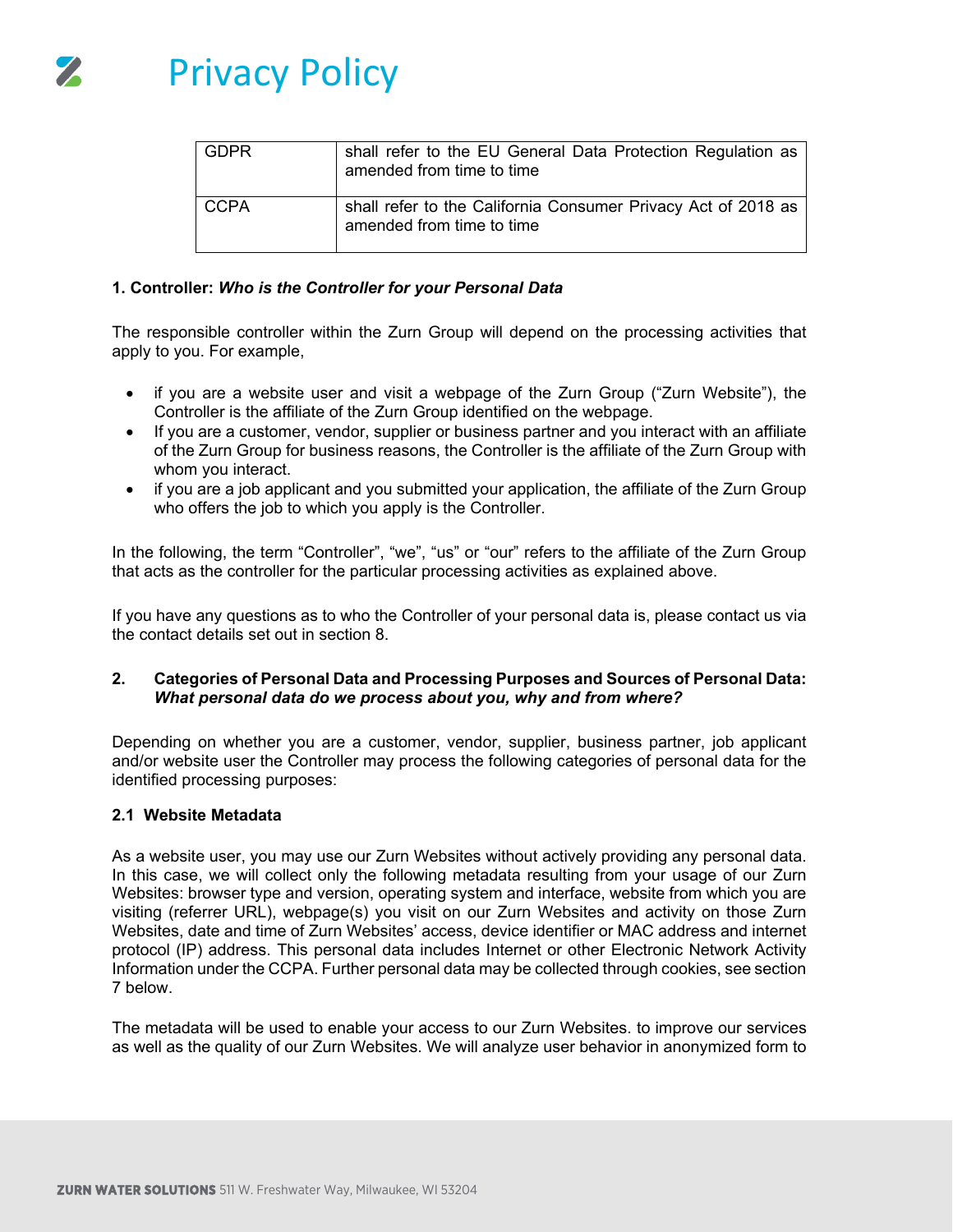

prevent fraud and misuse of our IT systems, as well as to ensure physical, IT, and network security.

Our website is not intended for use by those under the age of 16 and we do not knowingly collect, use, process or otherwise disclose information about children under the age of 16.

# **2.2 Contact details**

If you contact us through a portal on a Zurn Website, you will be asked to provide the following personal data: name, company, title, address, email address, telephone number, and fax number. We process such personal data to answer your queries or information requests. This personal data includes Identifiers under the CCPA.

# **2.3 Newsletter and product catalogues**

If you request our newsletter or product catalogues, we collect and process the following personal data: name, title, company name, email address, postal address (if requesting postal mails), and your voluntary request to receive marketing emails or postal mails. This personal data includes Identifiers under the CCPA. We process such personal data to provide you with the requested emails or postal mails, as well as to analyze your interests for marketing purposes, to distribute additional marketing materials and to analyze the success of our marketing activities, customer segmentation and customer profiling, lead generation to the extent permitted by applicable law.

# **2.4 Portal users**

If you request access to an online portal we operate, in addition to the information described in Section 2.1 of this policy, we collect and process the following personal data: name, title, company name, email address, portal access username, portal access password and your voluntary request to receive access to such portal. This personal data includes Identifiers under the CCPA. We process such personal data to facilitate your access to the portal, to protect the security of our systems and infrastructure, to meet regulatory and legal obligations, to establish or defend legal claims, and to meet contractual obligations. We may also use such information to analyze your interests for marketing purposes, to distribute additional marketing materials and to analyze the success of our marketing activities, customer segmentation, customer profiling, lead generation, to the extent permitted by applicable law.

# **2.5 plumbSMART ™ and inSpec users**

To the extent provided to us, we collect and process the following personal data of plumbSMART ™ and inSpec users: name, email address, company postal address. This personal data includes Identifiers under the CCPA. We process this information to facilitate the connected device operation and meet our contractual obligations.

# **2.6 Business Partners**

To the extent provided to us, we collect and process the following personal data of current and potential business partner contacts: name, title, function, company name, company email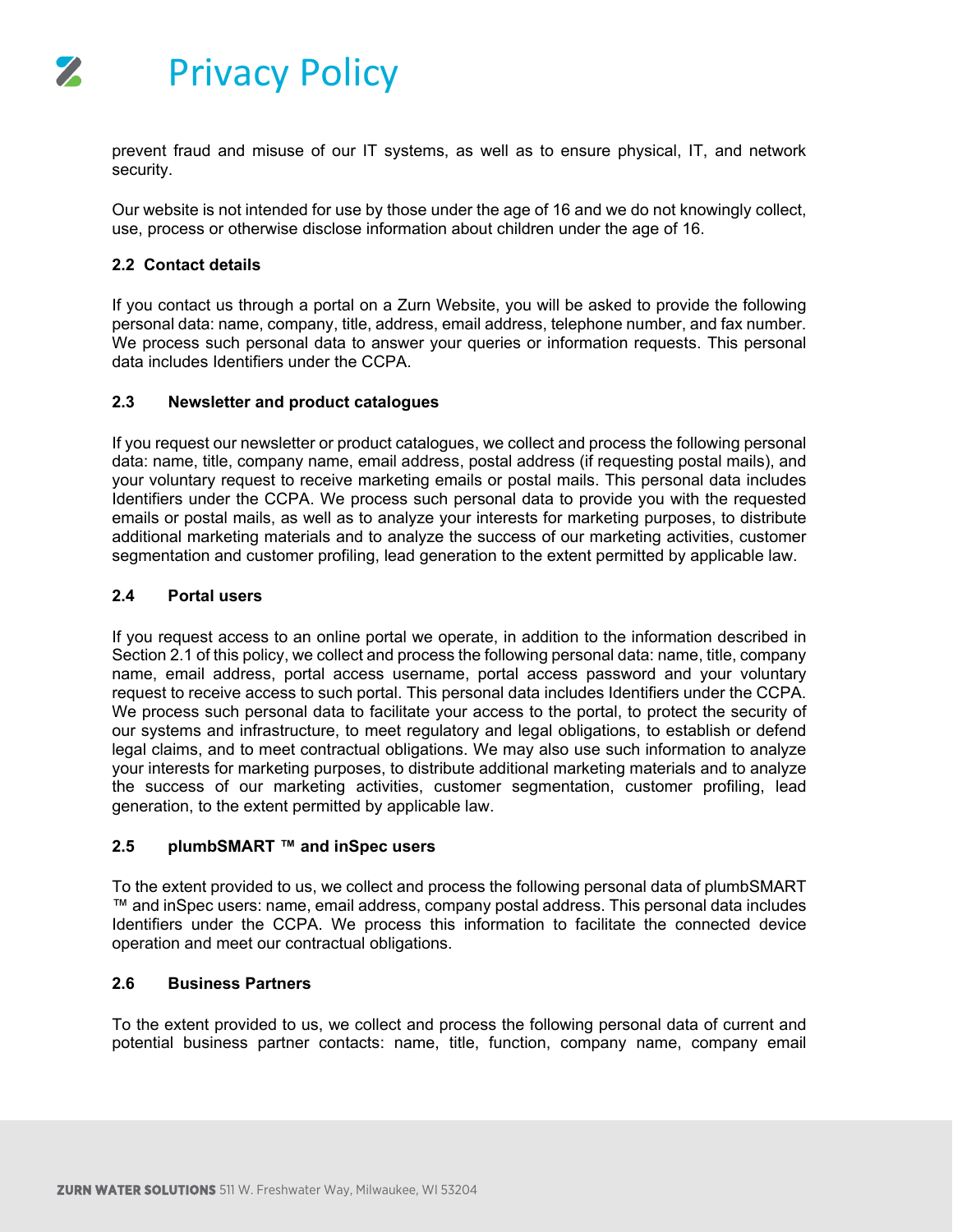

address, company postal address, and any voluntary requests for communications from us. This personal data includes Identifiers under the CCPA. We process this information to facilitate business partner engagements, to protect the security of our systems and infrastructure, to meet regulatory and legal obligations, to establish and defend legal claims, and to meet contractual obligations.

# **2.7 Visitors to Our Premises**

To the extent provided to us, we collect and process the following personal data of visitors to our premises: name, title, company name, function, company email address, company postal address, identity of visitor's Zurn contact, date and duration of visit, vehicle information, and information necessary to facilitate in-person visits in accordance with government and/or health regulator direction or advice, including, with visitor consent where necessary, temperature and only in accordance with applicable law. This personal data includes Identifiers and Health Information under the CCPA. Our premises may also be subject to CCTV, biometric or other security solutions that may capture images and/or audio of visitors, in accordance with applicable law. We process this information to facilitate such in-person visits, to protect our company, employees and visitors, to meet regulatory and legal obligations, to establish and defend legal claims, and to meet contractual obligations.

#### **2.8 Job Applicants**

If you apply for a position with us, in addition to the information described in Section 2.1 above (to the extent applicable), we collect and process the following categories of personal data from or about job applicants:

- **Identifiers**, including full name, contact information (e.g., personal and/or business address, personal and/or business phone/fax numbers, email addresses), user name and password (if using an applicant portal), citizenship / residency information, age (to the extent necessary); marital status, religious belief (if voluntarily provided by you)
- **Certain categories of sensitive information and data (to the extent permitted by applicable law)**, including facial photographs (if voluntarily provided by you), Characteristics of Protected Classifications (as defined under the CCPA), including gender, ethnicity, nationality, disability information, and military and veteran status (each only to the extent voluntarily provided by you with your express consent);
- **Professional or employment-related information**, including languages spoken and skills, software experience, professional memberships, summaries of strengths and technical areas of expertise, pre-Company work history information (e.g., previous employers and positions held, dates, locations, supervisors, responsibilities, salary), resume and cover letter information, references and information obtained from them, and related background check (to the extent permitted, and in accordance with applicable law);
- **Education information**, including education, and certificates and degrees obtained; and
- **Other information,** including any other information reasonably necessary for us to carry out our legal or regulatory obligations.

We use such personal data to facilitate the collection, administration and processing of your application, to determine your suitability for the role for which you have applied or for similar roles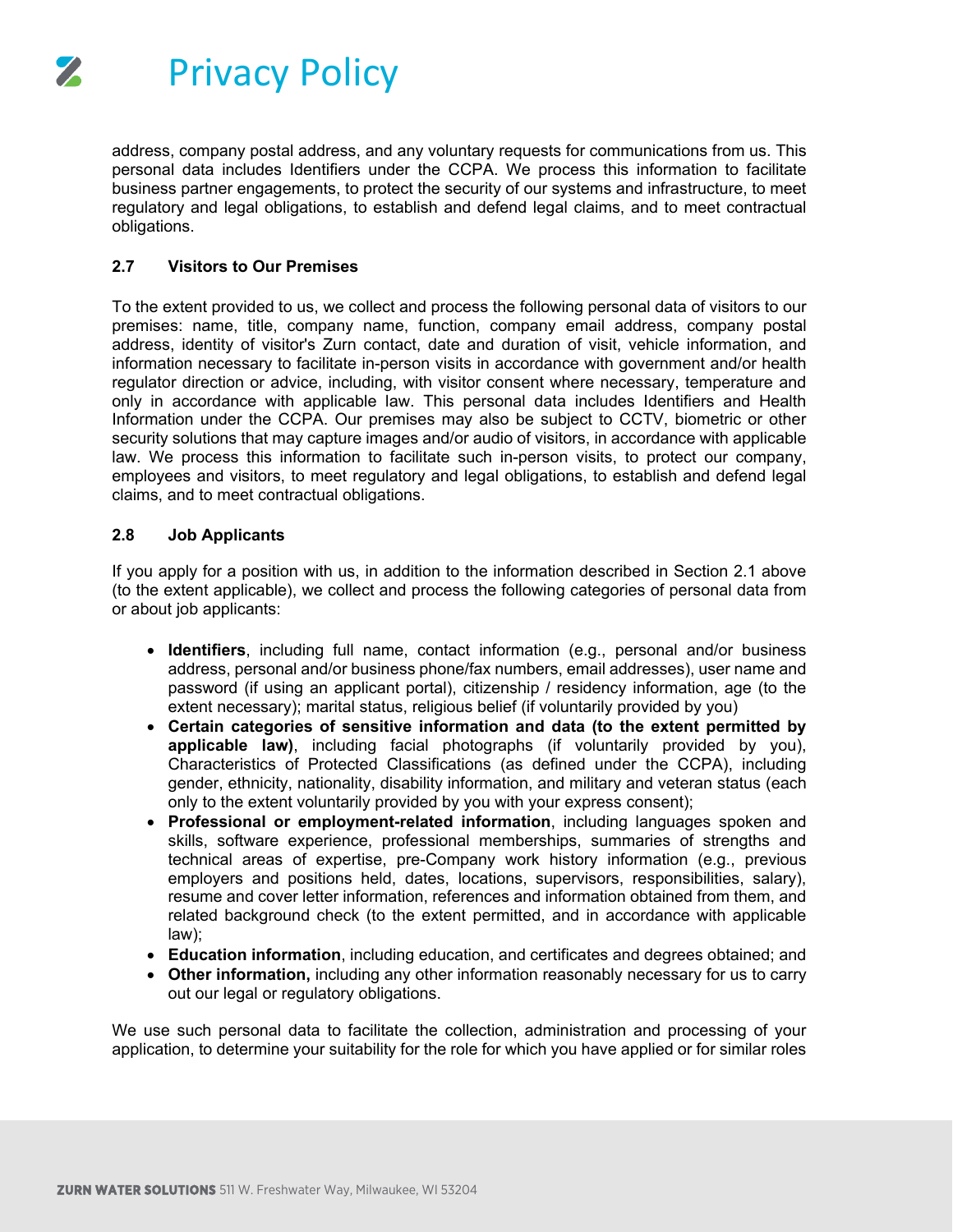

within our company, to conduct background checks (in accordance with applicable law) as part of your application, and to complying with applicable laws, company policies and employmentrelated requirements. Where required by law, we will provide an additional job applicant notice.

# **3. Categories of Recipients and International Transfers:** *Who do we transfer your personal data to and where are they located?*

In the preceding twelve (12) months, we have transferred and disclosed, and we further may transfer, your personal data to third parties for the processing purposes described above as follows. The personal data transferred may include Identifiers, Internet or other Electronic Network Activity Information, Health Information, Characteristics of Protected Classifications, Education Information and Professional and Employment-related Information and Sensitive Information:

• **Within the Zurn Group:** Affiliates within the Zurn Group may receive your personal data as necessary for the processing purposes described above. Depending on the categories of personal data and the purposes for which the personal data has been collected, different internal departments within the Zurn Group may receive your personal data. For example, our IT department may have access to your account data. Moreover, other departments within the Zurn Group have access to certain personal data about you on a need-to-know basis, such as the legal department, the finance department, or internal auditing. Depending on their processing activities, such affiliates may act as processors or as controllers.

The affiliates of the Zurn Group processing data are identified in Annex 1.

• **To service providers / processors:** Certain service providers(for a business purpose), whether affiliated or unaffiliated, may receive your personal data to process such data under appropriate instructions as necessary for the processing purposes described above as processors. Such service providers may include website service providers, marketing service providers, IT support service providers, cloud service providers, distributors, vendors and other service providers who support us in carrying out our business activities and maintaining our commercial relationship with you. Such service providers will act on our behalf and will be subject to contractual obligations to implement appropriate technical and organizational security measures to safeguard your personal data and to process your personal data only as instructed.

You can ask for further details of currently engaged service providers by contacting us as set out in Section 8 below.

• **Other recipients:** In compliance with applicable data protection law, we may transfer personal data to local or foreign law enforcement agencies, governmental authorities, judicial authorities, legal counsel, external consultants, or business partners. In case of a corporate merger or acquisition, personal data may be transferred to the third parties involved in the merger or acquisition.

Any access to your personal data is restricted to individuals with a need-to-know and only if required to fulfill their job responsibilities.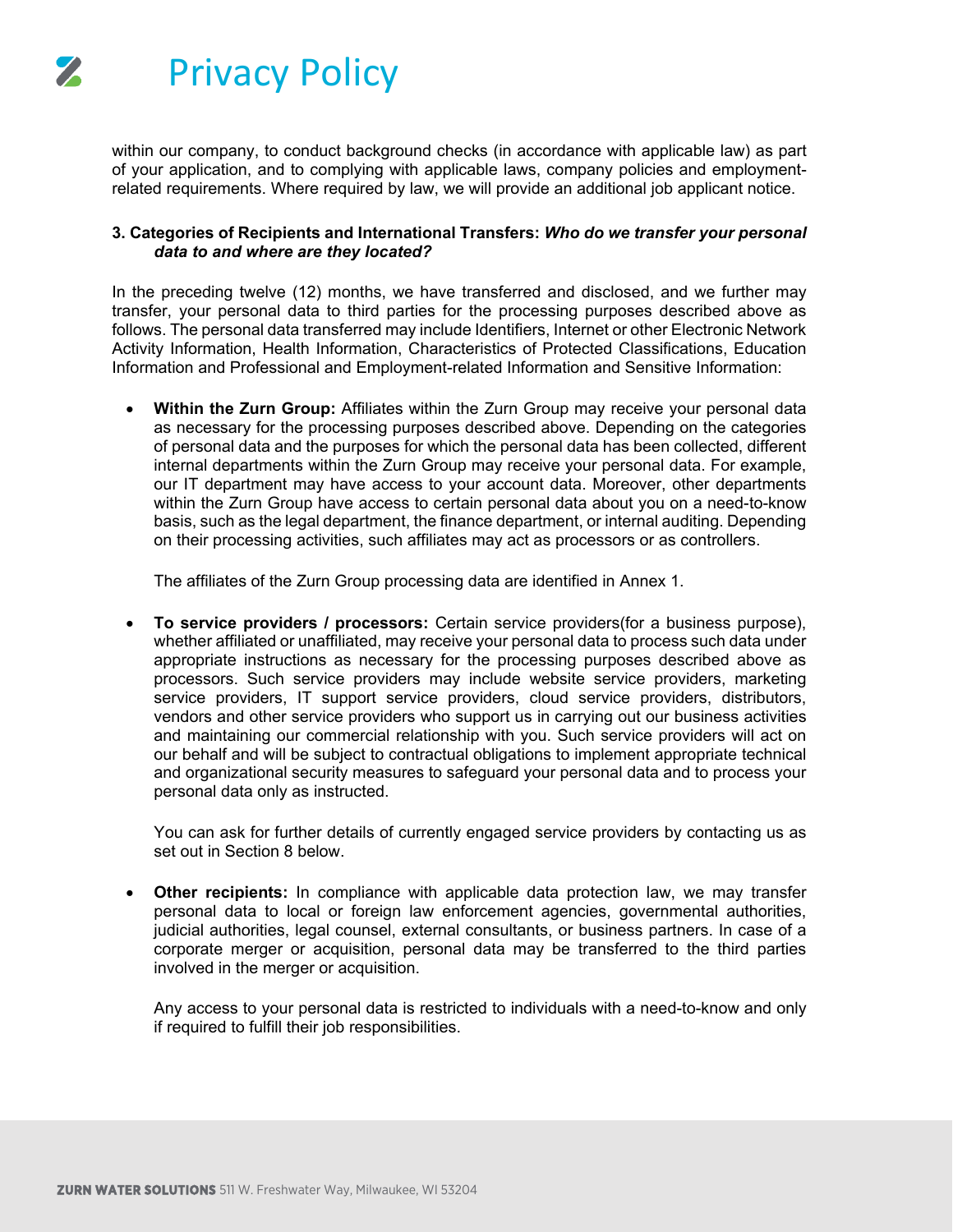

• **Sales.** We do not share your personal data with the parties listed in this Privacy Policy in a manner that constitutes a "sale" under the CCPA or under Nevada Revised Statutes 603A.

#### **4. Retention Period:** *How long do we keep your personal data?*

Your personal data will be retained as long as necessary to provide you with the services and products requested. Your metadata will be deleted 26 months after your visit to the Zurn Website. Your newsletter registration data will be deleted after you inform us that you no longer want to receive marketing information from us. Your job applicant data will be deleted within the local statutory retention periods. If you are a customer or vendor contact, your data will be kept as long as we consider your company a customer of our products. In case of a deletion request, we may be required to delete all or certain of your personal data sooner.

If we are required by applicable law to retain your personal data, we will not delete them. We may also retain your personal data if we need your personal data to establish, exercise, or defend a legal claim, only on a need-to-know basis. To the extent possible and commercially and technically practicable, we will restrict the processing of your personal data for such limited purposes after the termination of the contractual relationship.

#### **5. Your Rights:** *What rights do you have and how can you assert your rights?*

**Right to withdraw your consent:** If you have declared your consent regarding certain collecting, processing, and use of your personal data (in particular, regarding the receipt of direct marketing communication via email, SMS/WhatsApp, and telephone), you can withdraw this consent at any time. Such a withdrawal will not affect the lawfulness of the processing prior to the consent withdrawal. You can withdraw your consent as follows: send an email request to dataprivacy@zurn.com. Further, you can object to the use of your personal data for the purposes of marketing without incurring any costs other than the transmission costs in accordance with basic tariffs.

**Additional data privacy rights:** Pursuant to applicable data protection law, you may have the right to: (i) request access to your personal data; (ii) request rectification of your personal data; (iii) request erasure of your personal data; (iv) request restriction of processing of your personal data; (v) request data portability; and/or (vi) object to the processing of your personal data (including objection to direct marketing and profiling). Please note that these aforementioned rights might be limited under the applicable local data protection law.

**Detailed information on data privacy rights under GDPR:** Below please find further information on your rights to the extent that the GDPR applies:

**Further information on data privacy rights under CCPA:** Subject to certain exceptions and qualifications, as a California resident, you have the right to: (i) request access to your personal information; and (ii) request deletion of your personal information. Should you wish to request the exercise of your rights as detailed above with regard to your personal information, we will not discriminate against you by offering you different pricing or products, or by providing you with a different level or quality of products, based solely upon this request. Only you, or a person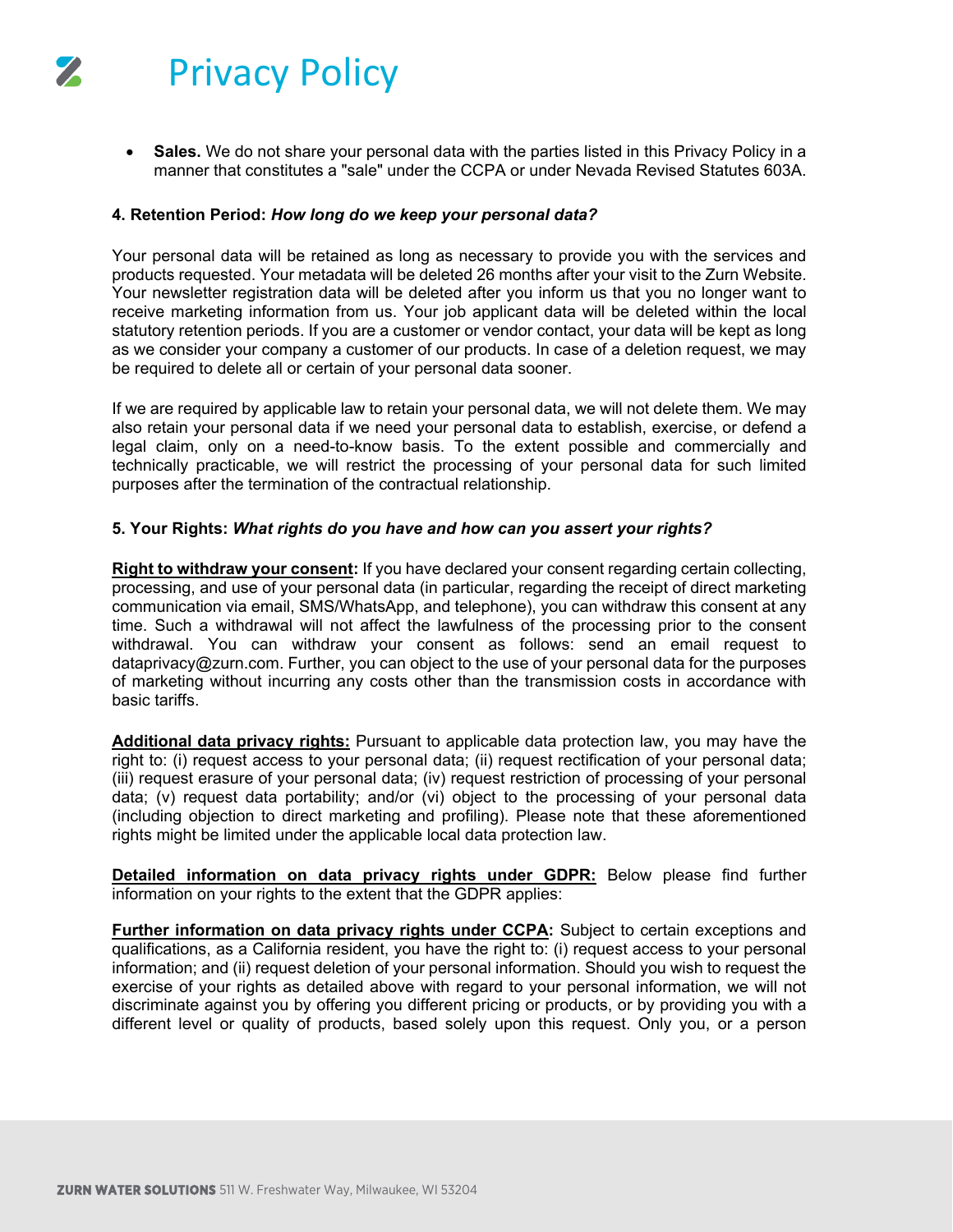

registered with the California Secretary of State that you authorize to act on your behalf may submit these requests.

**Contact details to exercise your data privacy rights:** To exercise your rights, please contact us as stated under Section 8 below.

## **6. Cookies and other tracking technologies**

When you visit our Zurn Website, we will use cookies to ensure you get the best website experience. These cookies might process and store information about you, your preferences, or your device. Because we respect your right to privacy, you can choose not to allow some types of cookies. Full information on the various cookies, including the party responsible for the cookie, the type of information processed by the cookies, the purposes of the cookies and the classification of the cookie as "necessary cookie", "performance cookie", "functional cookie" or "targeting cookies" can be found in the cookie management tool accessible **<here>.** 

#### **Necessary Cookies**

These cookies are necessary for the Zurn Website to function and cannot be switched off in our systems. They are usually only set in response to actions made by you in a request for services, such as setting your privacy preferences, logging in, or filling in forms.

You can set your browser to block or alert you about these cookies, but if you do, some parts of the Zurn Website will not work.

#### **Performance Cookies**

These cookies allow us to count visits and traffic sources so we can measure and improve the performance of our Zurn Website. They help us to know which pages are the most and least popular and see how visitors move around the site.

In order to place those cookies, we require your consent. If you do not allow these cookies, we will not know when you have visited our site, and will not be able to monitor its performance.

#### **Functional Cookies**

These cookies enable our Zurn Website to provide enhanced functionality and personalization. They may be set by us or by third party providers whose services we have added to our Zurn Websites.

In order to place those cookies, we require your consent. If you do not allow these cookies, then some or all of these services may not function properly.

#### **Targeting Cookies**

These cookies may be set through our Zurn Websites by our advertising partners. They may be used by those advertising partners to build a profile of your interests and show you relevant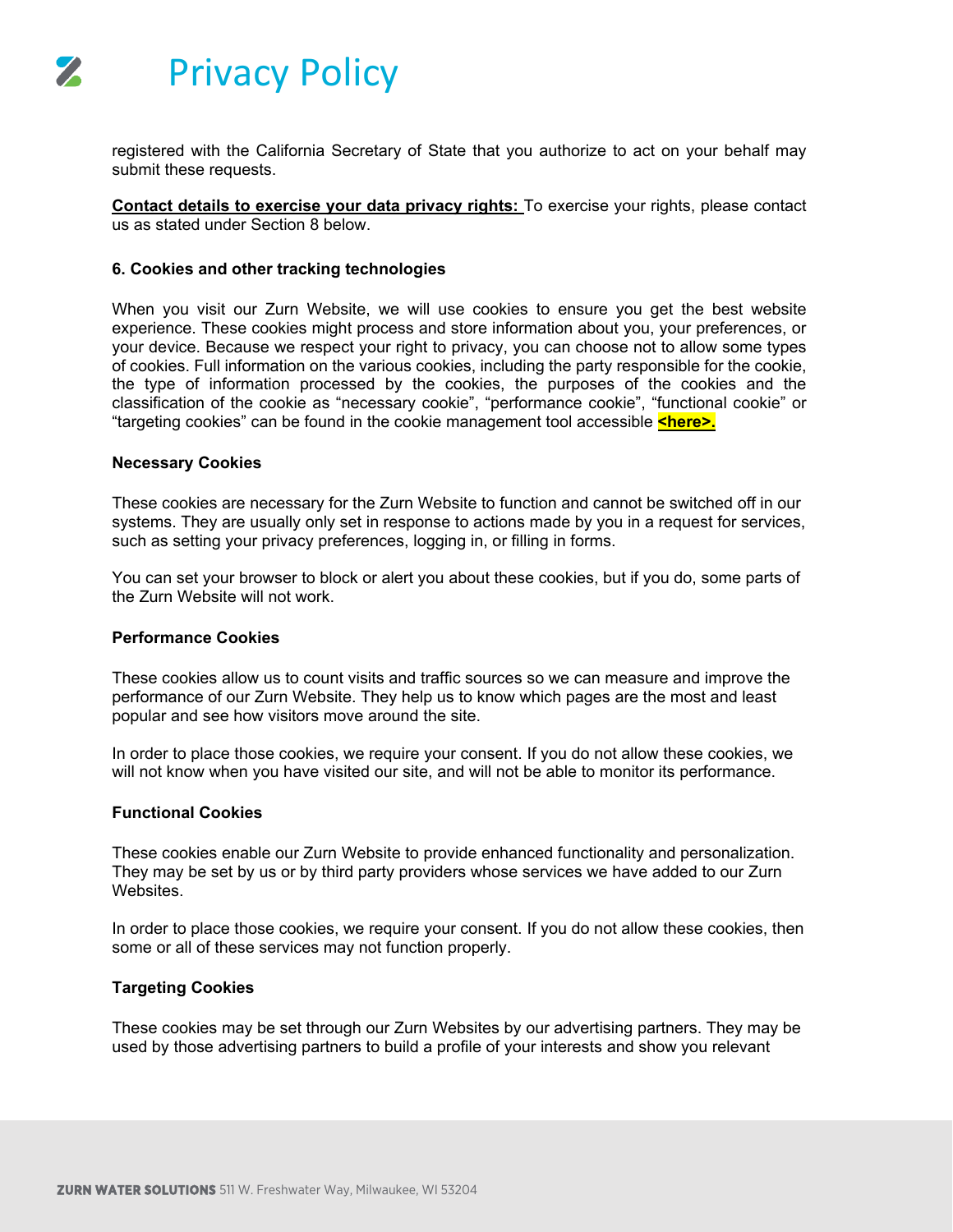

advertisements on other sites.

They can uniquely identify your browser and internet device. In order to place those cookies, we require your consent. If you do not allow these cookies, you will experience less targeted advertising.

#### **7. Questions and Contact Information**

If you have any questions about this Privacy Policy, please contact us at *Zurn Water Solutions Corporation, 511 W Freshwater* Way, Milwaukee, WI 53204, USA. If you want to exercise your rights as stated above in Section 6, please contact us at the above postal address or email dataprivacy@zurn.com.

If you want to exercise your rights under CCPA you may also contact us at the toll-free number 877-888-4807.

#### **8. Changes to this Privacy Policy**

We may update this Privacy Policy from time to time in response to changing legal, regulatory, or operational requirements. We will notify you of any such changes, including when they will take effect, by updating the Effective Date at the top of this page or as otherwise required by applicable law.